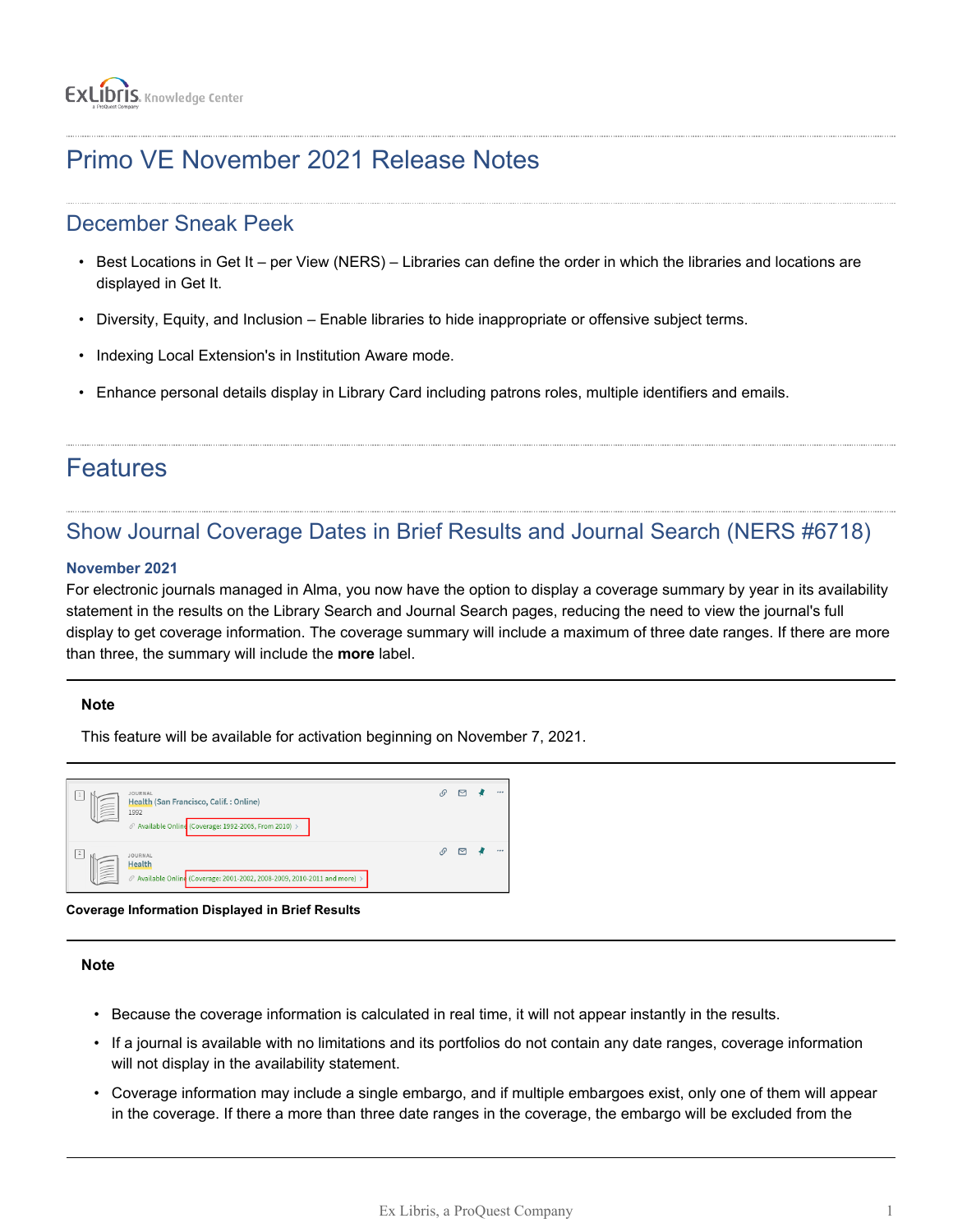coverage if it exists.

### **Configuration Options**

This functionality is disabled by default. The following table lists the configuration options associated with this feature.

| <b>Component</b>                                                                                                                 | <b>Description</b>                                                                                                                                                                                                                                                                                                                                                                                                                                                                                                                                                                                                                                                                                                                                                                                                                                                                     |
|----------------------------------------------------------------------------------------------------------------------------------|----------------------------------------------------------------------------------------------------------------------------------------------------------------------------------------------------------------------------------------------------------------------------------------------------------------------------------------------------------------------------------------------------------------------------------------------------------------------------------------------------------------------------------------------------------------------------------------------------------------------------------------------------------------------------------------------------------------------------------------------------------------------------------------------------------------------------------------------------------------------------------------|
| Discovery Customer Settings page (Configuration<br>Menu > Discovery > Other > Customer Settings)                                 | To display the coverage information for electronic journals on the Brief Results<br>and Journal Search pages, set the brief_results_journal_coverage parameter<br>to true.                                                                                                                                                                                                                                                                                                                                                                                                                                                                                                                                                                                                                                                                                                             |
| Calculated Availability Text Labels code table<br>(Configuration Menu > Discovery > Display<br><b>Configuration &gt; Labels)</b> | The following codes were added to support the customization and translation of<br>the labels used for this functionality:<br>delivery.code.coverage: Coverage: {0}<br>delivery.code.coverage.from: From {0}<br>delivery.code.coverage.until: Until {0}<br>$\bullet$<br>delivery.code.coverage.and more: and more<br>delivery.code.coverage.year not available: Most recent {0} year(s) not<br>available<br>delivery.code.coverage.year available: Most recent {0} year(s) available<br>delivery.code.coverage.month not available: Most recent {0} month(s) not<br>available<br>delivery.code.coverage.month available: Most recent {0} month(s)<br>$\bullet$<br>available<br>delivery.code.coverage.year_month_not_available: Most recent {0} year(s)<br>{1} month(s) not available<br>delivery.code.coverage.year month available: Most recent {0} year(s) {1}<br>month(s) available |

## Collection Discovery - Searches Across All Collections

#### **November 2021**

The following improvements have been made to collection discovery in Primo VE:

• Previously, users could search for items within a specific collection or sub-collection only and find items only in that collection or sub-collection. With this enhancement, a search box has been added to the Collections Lobby to allow users to search for items in all collections and their sub-collections in the Collections Lobby.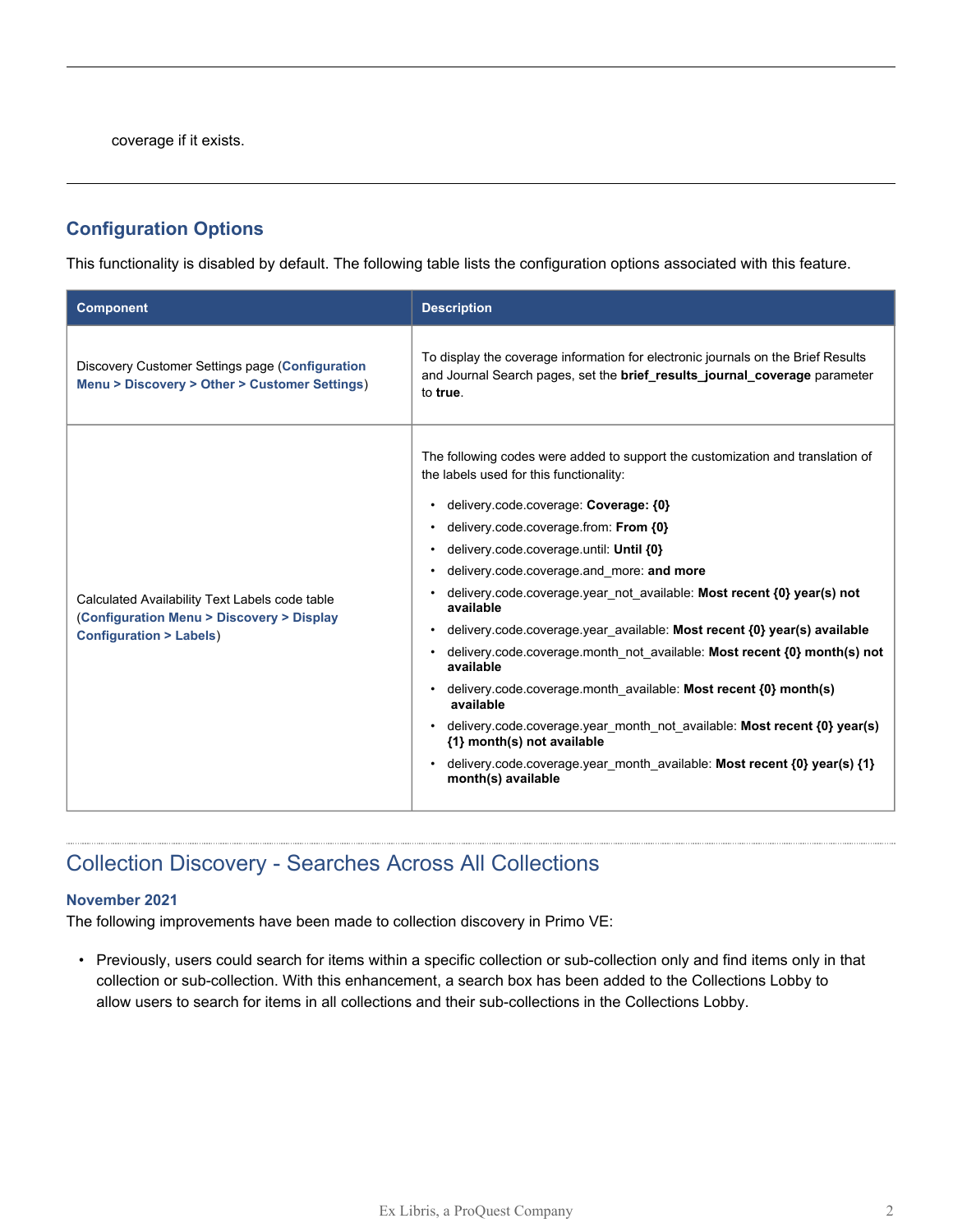

**Search Box in Collections Lobby**

The following example returns items from all collections and their sub-collections.



**Search Results in Collections Lobby**

• After performing a search from a specific collection or sub-collection, users can now expand the search to all collections in the Collections Lobby by selecting the **Try searching in all collections** option, which opens the Collections Lobby page and performs the same search in all collections and their sub-collections.



**Expand Search to All Collections Option**

### **Configuration Options**

This functionality is enabled by default. The following table list additional configurations associated with this functionality.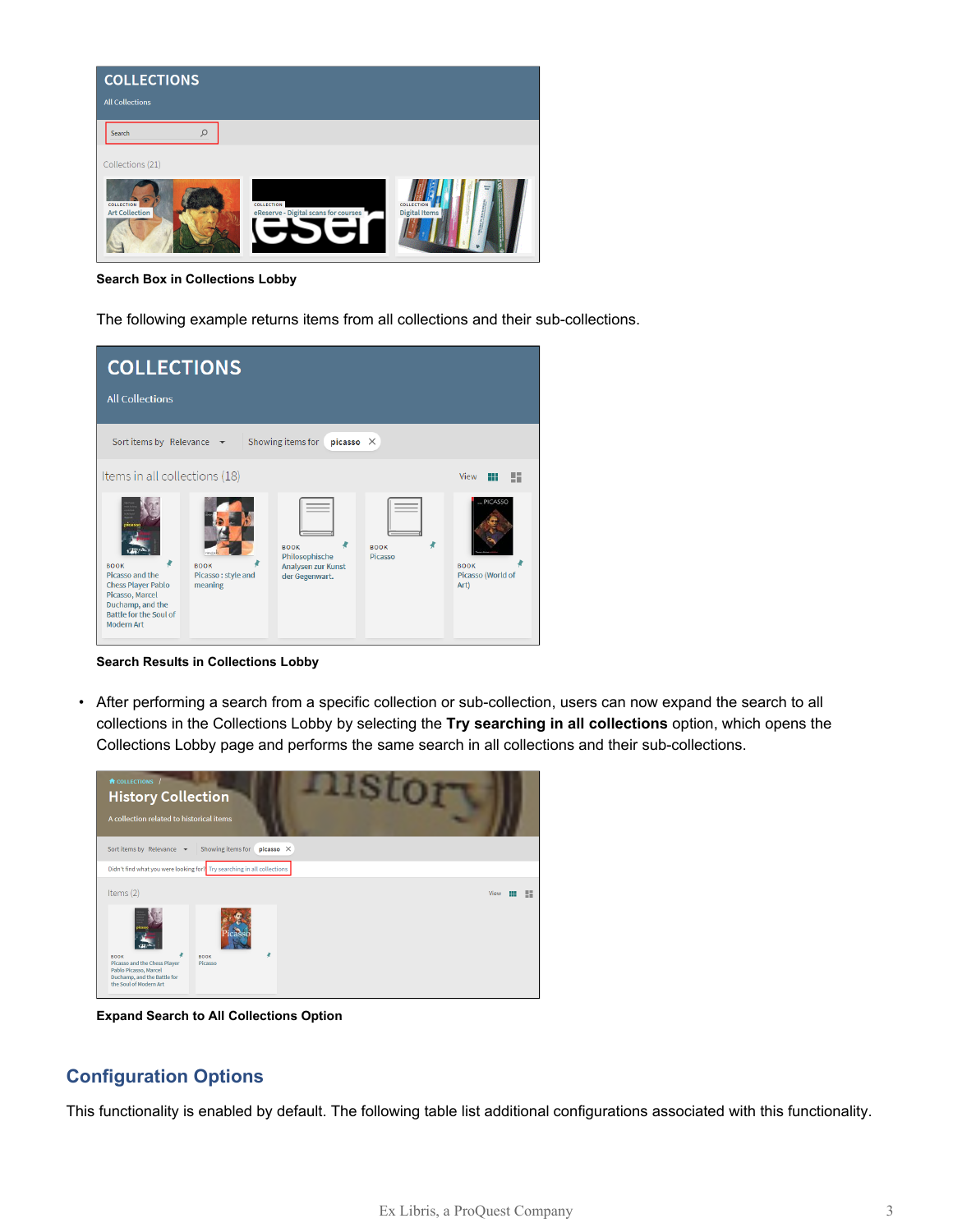| <b>Component</b>                                                                  | <b>Description</b>                                                                                                                                                                                                                                                                                                                                                                                                                                                                                      |
|-----------------------------------------------------------------------------------|---------------------------------------------------------------------------------------------------------------------------------------------------------------------------------------------------------------------------------------------------------------------------------------------------------------------------------------------------------------------------------------------------------------------------------------------------------------------------------------------------------|
| Collection Discovery code table (Primo Home ><br><b>General &gt; Code Tables)</b> | The following codes have been added to customize and translate display labels<br>associated with this functionality:<br>• default.nui.colldiscovery.items.AllCollections.title: Items in all collections<br>default.nui.colldiscovery.items.expandSearch: Didn't find what you were<br>$\bullet$<br>looking for?<br>default.nui.colldiscovery.items.expandSearchLink: Try searching in all<br>$\bullet$<br>collections<br>default.nui.colldiscovery.items.noltemsFound: No items found (0)<br>$\bullet$ |
| aria Labels code table (Primo Home > General ><br><b>Code Tables)</b>             | The following code has been added to support accessibility for the new option to<br>expand the search to all collections:<br>default.nui.aria.expandCollectionSearch: Click to expand the search on all<br>$\bullet$<br>collections<br>This label is associated with the hyperlink part of the Try searching in all<br>collections label.                                                                                                                                                               |

### **Analytics for Collection Searches**

To support this functionality, the following actions have been added to the Action Usage subject area:

| <b>Group</b>            | <b>Subgroup</b>         | <b>Action</b>              | <b>Description</b>                                                     |
|-------------------------|-------------------------|----------------------------|------------------------------------------------------------------------|
| Collection<br>Discovery | Collection<br>Discovery | Search in All Collections  | User performed a search from the Collections Lobby.                    |
| Collection              | Collection              | Click on "Try searching in | After performing a search within a collection/sub-collection, the user |
| Discovery               | Discovery               | all collections"           | expanded the search to all collections.                                |
| Collection              | Collection              | Search in a collection or  | User performed a search within a specific collection/sub-collection.   |
| Discovery               | Discovery               | sub collection             |                                                                        |

## View It - Show All Results

### **November 2021**

Previously, electronic resources could display a maximum of 25 services in View It. Now you can configure View to display all services. When this functionality is enabled, View It will display 10 services at a time. To view the services, users can either display a specific page by selecting the page number, move to the first (**<<**) or last page (**>>**), or move to the previous (**<**) or next (**>**) page: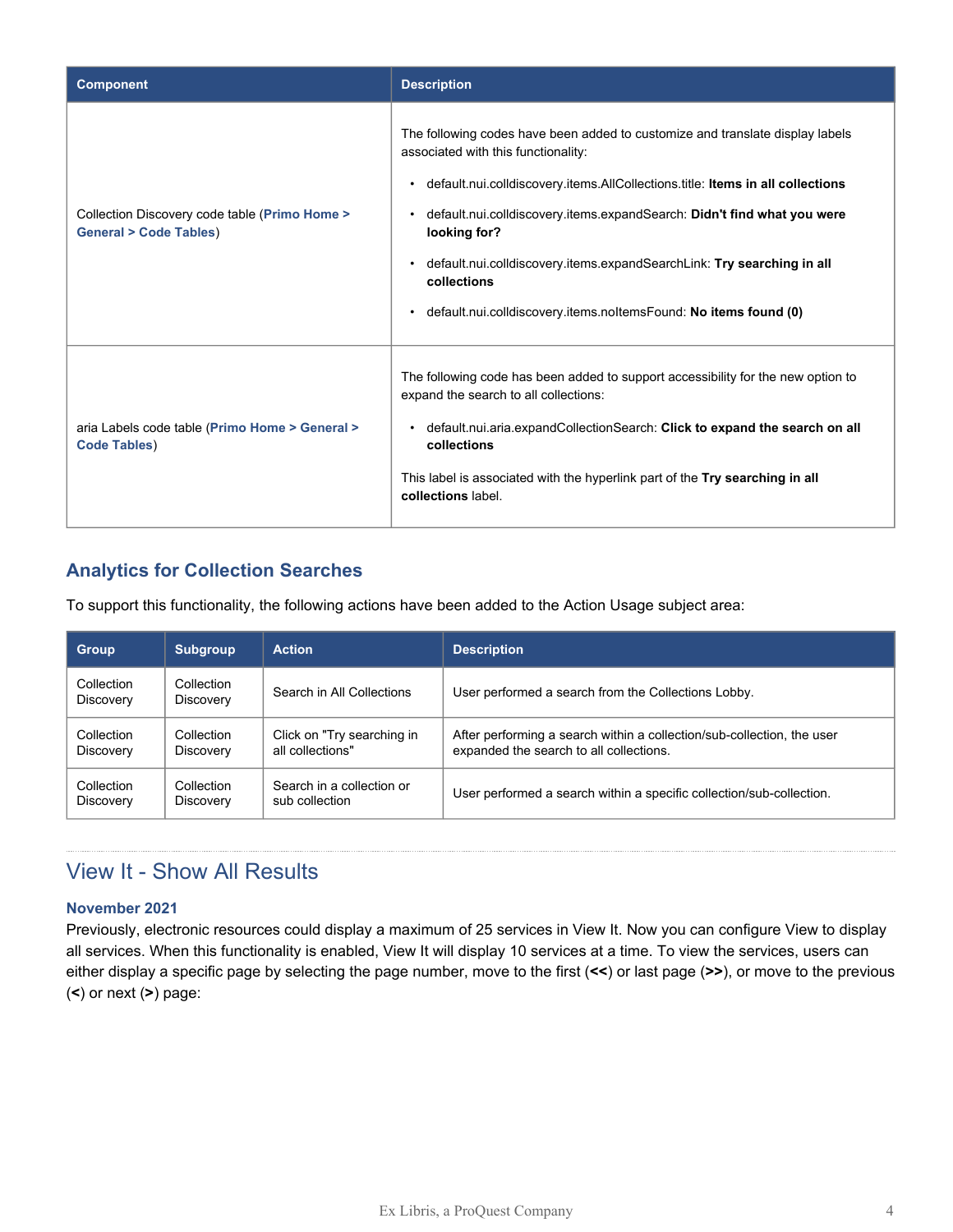| View Online                                                                                |                                                           |                           |
|--------------------------------------------------------------------------------------------|-----------------------------------------------------------|---------------------------|
| Full text availability:                                                                    |                                                           |                           |
| Oxford reference premium                                                                   |                                                           | Г7<br><b>SHOW LICENSE</b> |
| view full text<br>API Test - Authentication Note<br>API Test - Public Note - 1634193031877 |                                                           | Г4                        |
| view full text<br>API Test - Authentication Note<br>API Test - Public Note - 1634193030485 |                                                           | г4                        |
| view full text<br>API Test - Authentication Note<br>API Test - Public Note - 1634193028560 |                                                           | Г4                        |
| view full text<br>API Test - Authentication Note<br>API Test - Public Note - 1634193027282 |                                                           | г4                        |
| $\overline{2}$                                                                             | $\overline{\mathbf{3}}$<br>5<br>$\mathcal{P}$<br>$\Delta$ | $\gg$                     |

**View It on Full Display Page**

### **Configuration Options**

This functionality is disabled by default, and View It will display a maximum of 25 services. To enable View It to display all services for online resources, set the **enable\_view\_it\_show\_all\_results** parameter to **true** on the Alma Customer Parameters page (**Configuration Menu > Resources > General > Other Settings**). For more details, see [Configuring](https://knowledge.exlibrisgroup.com/Alma/Product_Documentation/010Alma_Online_Help_(English)/040Resource_Management/080Configuring_Resource_Management/060Configuring_Other_Settings) [Other Settings \(Resource Management\)](https://knowledge.exlibrisgroup.com/Alma/Product_Documentation/010Alma_Online_Help_(English)/040Resource_Management/080Configuring_Resource_Management/060Configuring_Other_Settings).

### Support Proxy Users in Primo VE

#### **November 2021**

Users who have been defined as a proxy for another user can request material on behalf of that user and can manage the requests (including resource sharing requests) in **My Library Card > Requests**. Both the proxy and sponsor can manage the requests in My Library Card.

### **Configuration Options**

No configuration is necessary in Primo VE, but the proxy user must be defined as proxy user, which is configured with the **Proxy For** tab on the Alma User Details page (**Admin > User Management > Manage Users**). For more details, see [Managing Proxy Users](https://knowledge.exlibrisgroup.com/Alma/Product_Documentation/010Alma_Online_Help_(English)/050Administration/030User_Management/010Managing_Users#Managing_Proxy_Users).

### Exclude eBooks from CDI Results (NERS #6702)

#### **November 2021**

We have added a configuration option to exclude eBooks from your CDI results. This option is useful if you prefer to use your own eBook catalog records (in your Primo local index) instead of the eBook records from CDI. If you use this option, all eBook records will be filtered from the CDI results and users will see only your eBook catalog records in blended searches. Chapter-level records are not affected and will still be returned as part of the CDI results.

#### **Note**

This functionality requires an update to CDI, which will become available with the November 3rd release of CDI.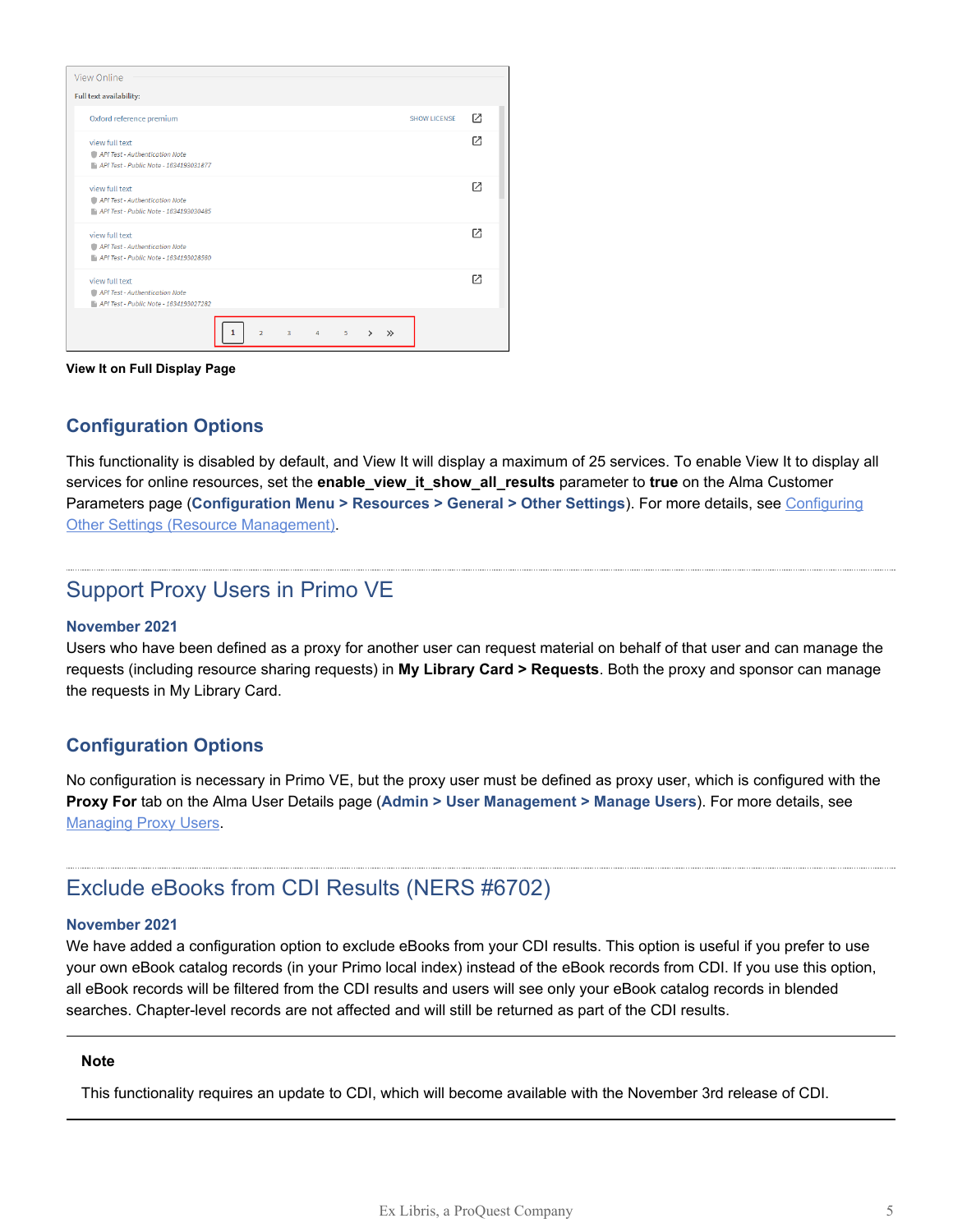### **Configuration Options**

This functionality is disabled by default and eBooks will be included in CDI results. If you want to exclude eBook records from CDI results, you must select the **Exclude CDI eBooks** option in each search profile that includes a CDI search scope (such as Central Index) on the Define a Custom Search Profile page (**Configuration Menu > Discovery > Search Configuration > Search Profiles**).

| Search Profile Details |               |                                               |                |                                  |                                          |
|------------------------|---------------|-----------------------------------------------|----------------|----------------------------------|------------------------------------------|
| Code *                 | MyInst_and_CI |                                               | Display Name * | <b>Search everything</b>         | ര                                        |
| <b>Description</b>     |               | Blended - All records belonging to your inst  |                |                                  |                                          |
|                        |               |                                               |                |                                  |                                          |
|                        |               |                                               |                | Add Scope -                      | ٢<br>Δ                                   |
| Code                   | Name          | <b>Description</b>                            |                |                                  |                                          |
| CentralIndex           | Central Index | All records within your Central Index profile |                | $\Box$ Filter by<br>Availability | <b>Exclude CDI</b><br>$\cdots$<br>eBooks |

#### **Define a Custom Search Profile Page**

#### **Note**

When this option is enabled, it is recommended that you do *not* use the **Do not show as Full text in CDI even if** active in Alma option for CDI collection activation. For more information, see [Managing Electronic Resources](https://knowledge.exlibrisgroup.com/Alma/Product_Documentation/010Alma_Online_Help_(English)/Electronic_Resource_Management/030_Working_with_Local_Electronic_Resources/015Managing_Electronic_Resources#Adding_a_Local_Electronic_Collection).

### Improved Linking Accuracy - Support More Provider IDs for Links Generated via Link Resolver

#### **November 2021**

If available, the Alma/SFX link resolvers use provider-specific document IDs instead of metadata to link to full text on the provider's platform to increase the accuracy of links. These provider IDs are part of the OpenURLs sent from CDI to the link resolver. With this release, the following Provider IDs are now supported:

- rft acsr\_id=control/acsr\_id
- rft airiti id=control/airiti id
- rft\_britnica\_id=control/britnica\_id
- rft cairnenc id=control/cairnenc id
- rft\_cass\_id=control/cass\_id
- rft\_ceeol\_id=control/ceeol\_id
- rft\_ch\_id=control/ch\_id
- rft\_cqvip\_id=control/cqvip\_id
- rft\_credo\_id=control/credo\_id
- rft\_earticl\_id=control/earticl\_id
- rft\_equinx\_id=control/equinx\_id
- rft\_eric\_id=control/ericid
- rft ieee id=control/ieee id
- rft\_ihp\_id=control/ihp\_id
- rft\_informt\_id=control/informt\_id
- rft\_jstor\_id=control/jstor\_id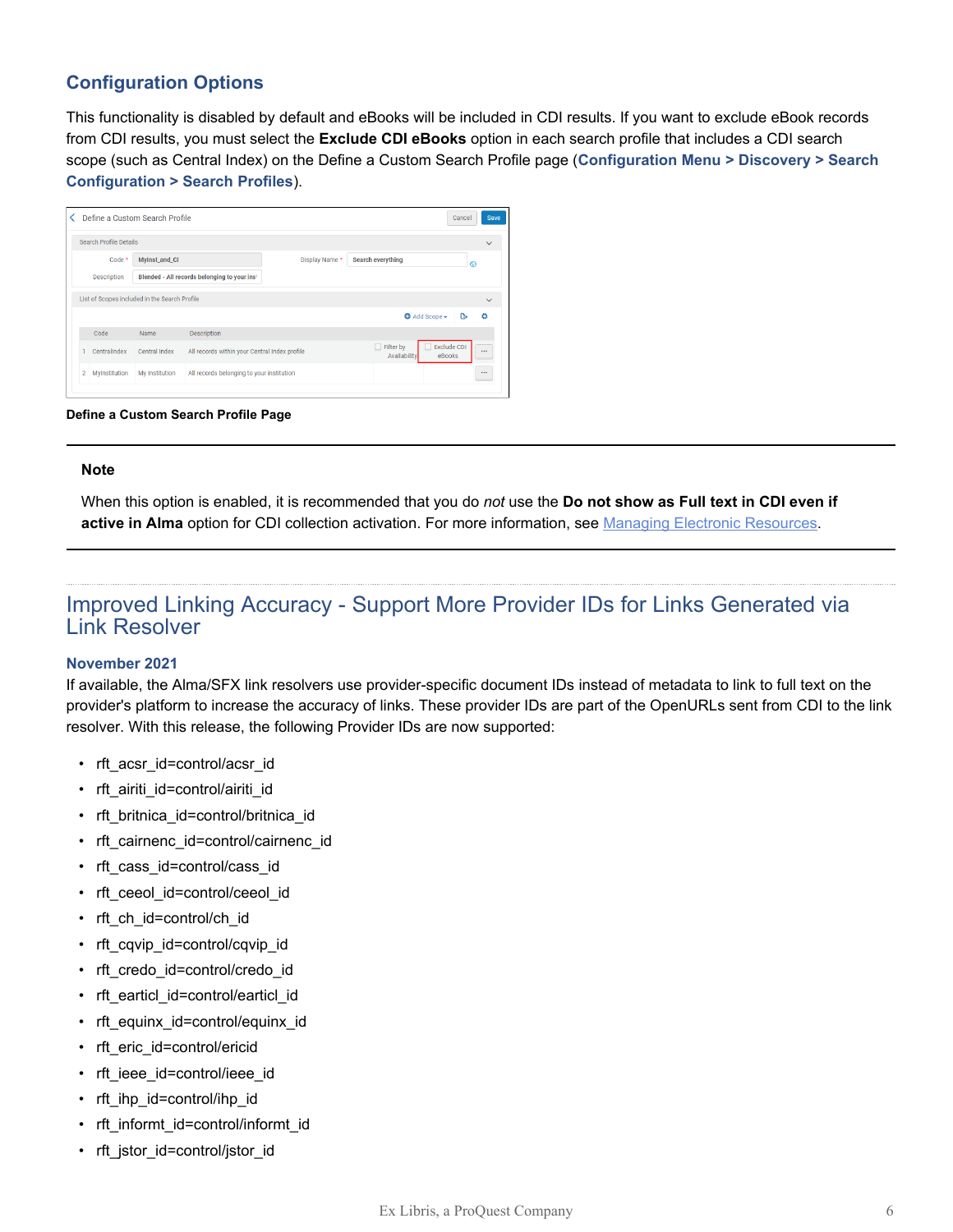- rft\_kiss\_id=control/kiss\_id
- rft\_kluwer\_id=control/kluwer\_id
- rft\_lexislw\_id=control/lexislw\_id
- rft\_nber\_id=control/nber\_id
- rft\_netadv\_id=control/netadv\_id
- rft\_oup\_id=control/oup\_id
- rft\_popups\_id=control/popups\_id
- rft\_sage\_id=control/sage\_id
- rft\_sabinet\_id=control/sabinet\_id
- rft\_scielo\_id=control/scielo\_id
- rft\_scqprss\_id=control/scqprss\_id
- rft\_wanfj\_id=control/wanfj\_id
- rft\_wti\_id=control/wti\_id

# Additional Enhancements

### • **November 2021**

Added 甚 -> 什 to the cjk\_unicode\_trad\_to\_simp\_normalization.txt file to support its normalization.

## Resolved Issues

- **November 2021 SF: 963957, 967766** Pagination arrows in Browse search are not clickable sometimes due to tool tips. This has been fixed.
- **November 2021 SF: 966843, 967613** The Zotero add-on received the brief list instead of a single record's full display. This has been fixed.
- **November 2021 SF: 881199** For accessibility, the Digitization Request form did not provide an announcement when opened and when changes were made to the form. This has been fixed.
- **November 2021 SF: 792513** For accessibility, View Online headings went H4 > H3 > H4. This has been fixed.
- **November 2021 SF: 1002808** In some cases, Browse by series failed. This has been fixed.
- **November 2021 SF: 964860, 977149, 984468, 986454** Course Info did not appear in brief record display. This has been fixed.
- **November 2021 SF: 953326** The discovery\_customer\_defined\_exact\_match\_field option was not working as expected for Chinese customers. This has been fixed.
- **November 2021 SF: 970599, 997356** Search API failed for local records when the tab parameter was included in the URL. This has been fixed.
- **November 2021 SF: 960421** General Use Label text is overlapping other fields and allow inserting test. This has been fixed.
- **November 2021 SF: 860795, 944978** Search queries that contained a wildcard with numbers and special characters were not returning expected results.